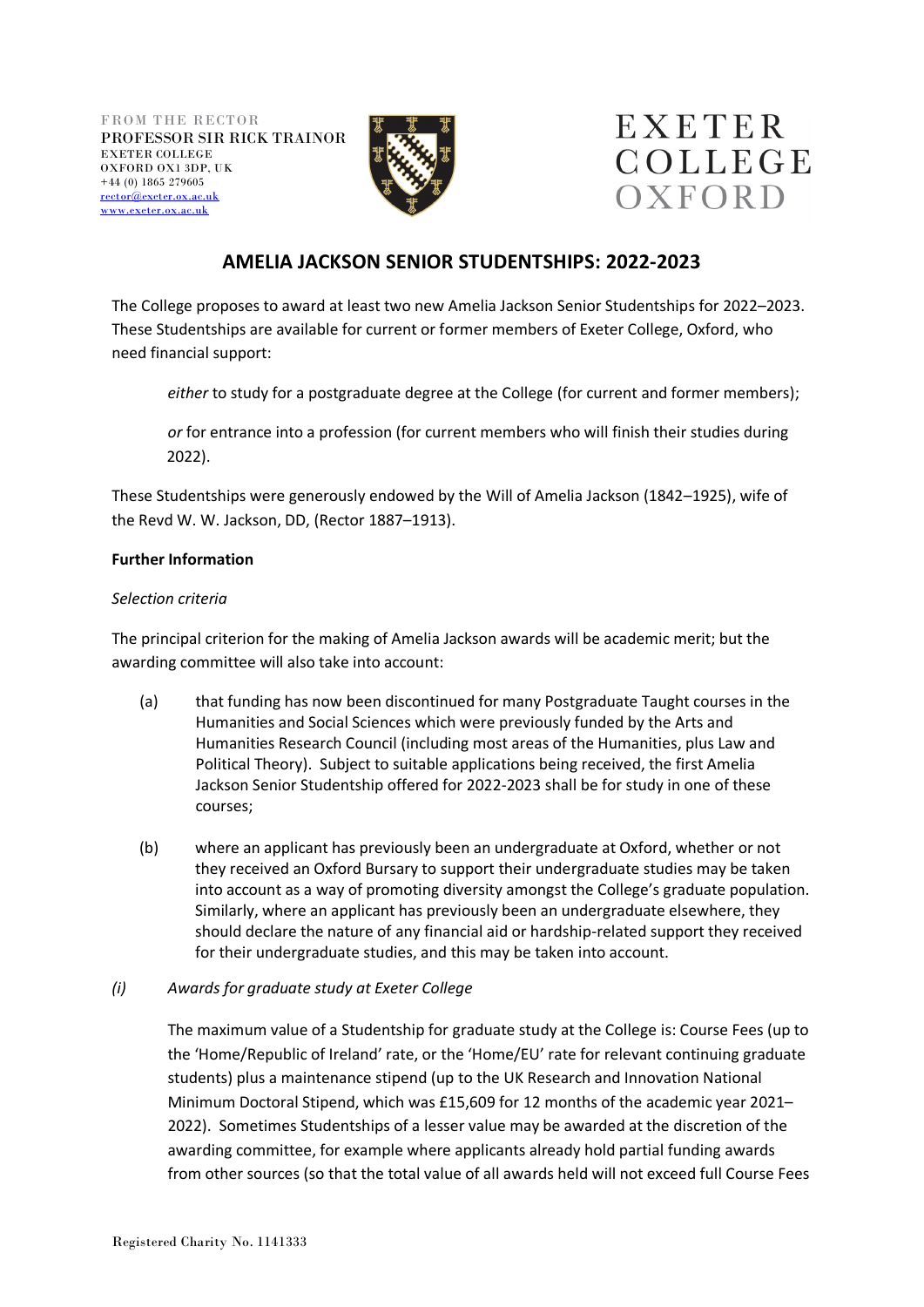and the UKRI National Minimum Doctoral Stipend), or where the funds available are awarded between several candidates of equal merit.

The Studentships are awarded for one academic year in the first instance, and are renewable for subsequent years in which the Scholar remains on their degree course and liable for Course Fees (excluding continuation charges), subject to satisfactory academic progress.

Those applying to start new postgraduate courses at the University of Oxford do not need to nominate Exeter College on their University application form; but if they are successful in gaining an Amelia Jackson award they will be required to enrol at, and remain for the duration of their course at, Exeter College. Amelia Jackson awards can be made for any postgraduate degree offered by Oxford, including those for which Exeter College does not normally admit students (indeed, any Exeter College member returning to Oxford for a further degree can ask to return to Exeter College, even if the College does not normally accept students for their chosen degree).

#### *(ii) Awards for entrance into a profession*

The Will of Mrs Jackson, which established these Senior Studentships, provided not just for those needing assistance to do postgraduate study at the College, but also for those "persons already members of the College who are in need of assistance … for entrance into a profession in Oxford or elsewhere". Some time ago, this option was discontinued in favour of funding postgraduate degrees at Oxford; but from 2019-20 the College was pleased to reopen this possibility, and it is available again now for current students who will finish their course during 2022. The College does not prescribe a narrow definition of "entrance into a profession", but it is not envisaged that the College will normally support costs related to undertaking internships, and applicants should explain in their application why the funding is required for them to bridge the gap between their current experience and the profession for which they are seeking to enter. Possible uses of funding include – but are not limited to – supplementing external scholarships which part-fund training courses for entry to the legal Bar, journalism, and so on. It is expected that few awards are likely to be made under this route, and that any such awards made would be to very deserving candidates who are likely to lack other support.

The maximum value of a Studentship awarded to support entrance into a profession will depend on the circumstances of the successful candidate. Candidates will therefore need not only to show exceptional academic achievement but also explain why there is a pressing need for an Amelia Jackson award to support their post-Oxford training (including likely costs involved, and other sources of funding which are open to them – including other scholarships, funding from employers, loans, family, and so on).

#### **Eligibility Criteria**

The Studentships are open to any person who is, or (in the case of awards for graduate study) has been, a student member of Exeter College, Oxford, and who, by the time of taking up a Studentship, shall have successfully completed a degree of the University, or who is currently studying for a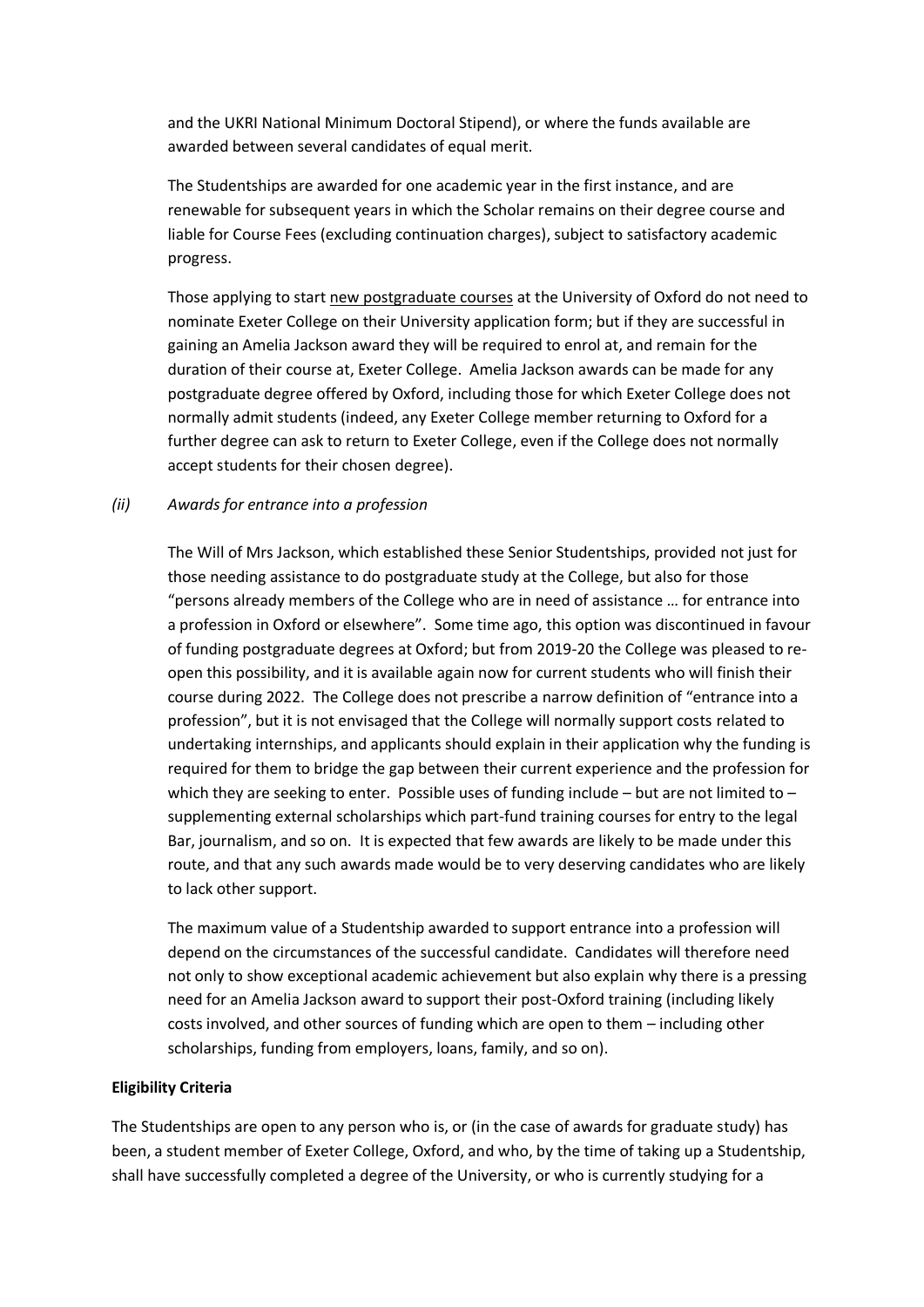postgraduate degree of the University. The recipient of an Amelia Jackson Senior Studentship which is for postgraduate study at the College shall be required to remain a student member of Exeter College for the entire duration of the degree course for which they receive the Studentship. The Amelia Jackson Senior Studentship is not available to fund the Oxford studies of students who will be beyond their period of Course Fee liability in 2022–2023, and consequently it does not cover the costs of Continuation Charges or "writing up" for DPhil students.

Therefore, people in the following groups are eligible to apply:

## *(i) for graduate study at Exeter College*

- (a) Current undergraduates at Exeter College, Oxford, who are finishing their Finals in Trinity Term 2022 and have applied to stay on at Oxford for a graduate degree starting in the academic year 2022-2023;
- (b) Current postgraduate students at Exeter College, Oxford, who are continuing their graduate study at Oxford (whether for their current course, or for a new course) in the academic year 2022–2023, and will still be within the normal period of Course Fee liability in 2022–2023;
- (c) Alumni of Exeter College, Oxford, who have graduated from Exeter College with an Oxford degree and who have applied to return to Oxford University for a postgraduate degree starting in the academic year 2022–2023.
- *(ii) for entrance into a profession*
	- (a) Current student members of Exeter College, Oxford, who are finishing their Oxford degree in or before Trinity Term 2022.

Applicants must have applied for other relevant funding sources in preference to the Amelia Jackson awards. Successful candidates must declare to the College all other funding available to them for their chosen course.

Any queries about eligibility can be sent to [academic.dean@exeter.ox.ac.uk.](mailto:academic.dean@exeter.ox.ac.uk)

## **How to apply**

The deadline for the receipt of applications and references is **12 noon on Thursday, 3 March 2022 (Hilary Term, Week 7)**. Application materials should be submitted by e-mail, for the attention of the Academic Dean, to [academic.office@exeter.ox.ac.uk,](mailto:academic.office@exeter.ox.ac.uk) to arrive by the deadline.

- *–* Applications from candidates who are due to start a new Oxford postgraduate degree in the academic year 2022-2023 should include only a completed application form. (The other information required will be taken – with your permission, of course – from your application to the University for graduate study, and the College will contact you if anything further than that is needed.)
- *–* Applications from students who have already started the graduate degree for which they will be reading in the academic year 2022-2023 should include:
	- i. A completed application form;
	- ii. One academic reference in support of their application, from their current principal University supervisor, clearly setting out progress achieved since starting the degree